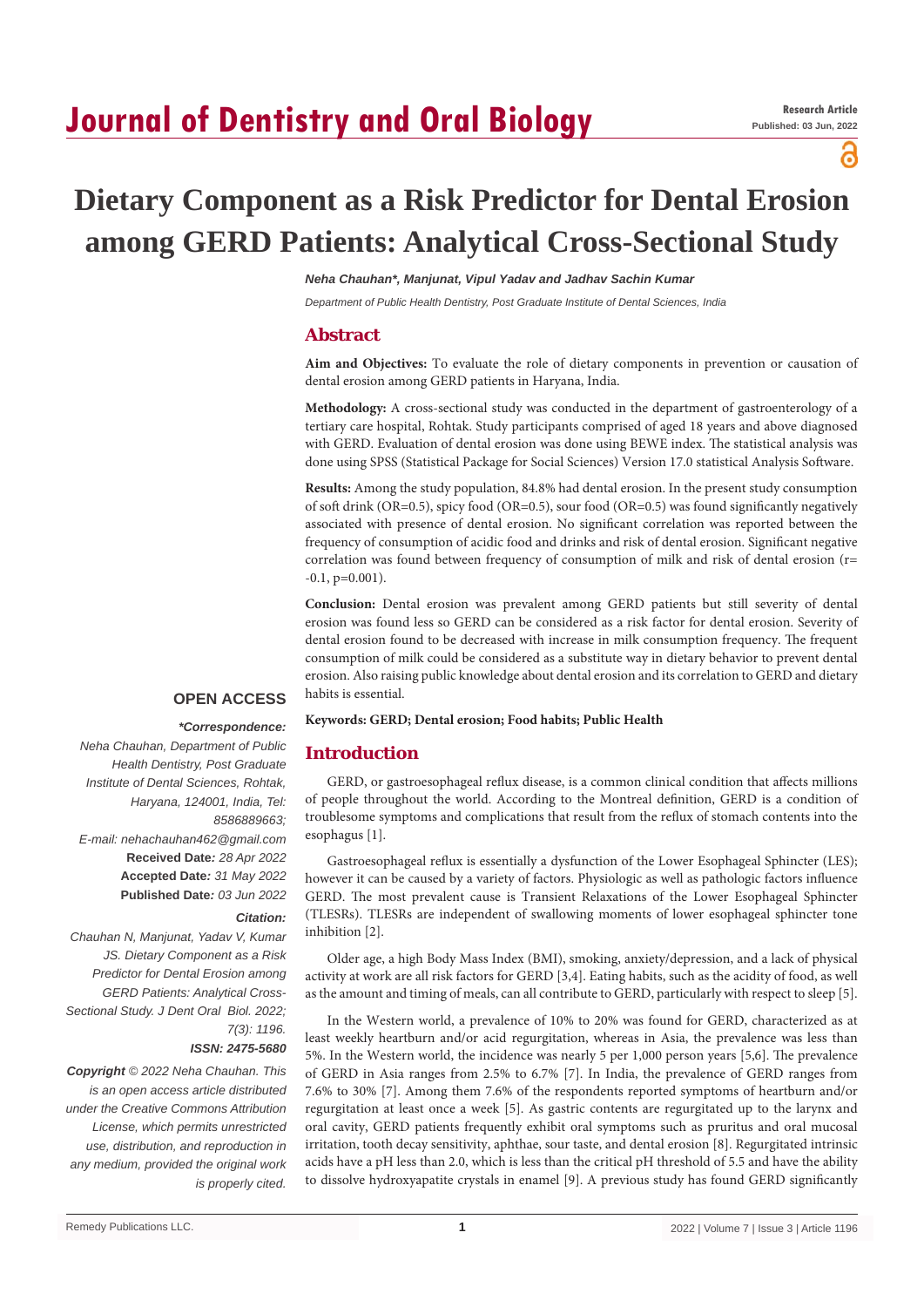associated with dental erosion [9]. In another study dental erosion was found more prevalent in GERD patients, and they were at higher risk of developing dental erosion [10]. Evidence has shown that those who have regular oral exposure to gastric secretions are at a high risk of developing dental erosion [10-13].

Dental erosion, also known as periodontium, is the physical outcome of a pathologic, chronic, localized, painless loss of dental hard tissue chemically eroded away from the tooth surface by acid and/or chelation in the absence of bacterial involvement. The acids that cause erosion are not produced by the intraoral flora; rather, they are derived from dietary, occupational, or intrinsic sources [14].

When it comes to the development of dental erosion, there is a complicated interplay of causal and protective factors. Frequent contact between the tooth surface and acids produced by a variety of extrinsic and intrinsic factors causes demineralization of the tooth. Extrinsic factors include regular consumption of acidic foods, carbonated beverages, sports drinks, red and white wines, citrus fruits, and to a lesser extent, workplace exposure to acidic substances. Chronic gastrointestinal disorders like gastroesophageal disease, as well as health concerns like anorexia and bulimia, where regurgitation and frequent vomiting are frequent, are intrinsic causes. The main dietary acids associated with erosion that are present in beverages are citric, phosphoric, malic, and tartaric acids [15-18].

Diet is the most important extrinsic source of acid exposure, and it can comprise a wide range of ingredients and products with a complex composition and the potential for erosive damage [19]. A food's or beverage's acid content can be measured using pH or actual acidity readings; anything less than 7 indicates an acid [20]. There is evidence that acidic diets and beverages contribute to dental erosion development. The pH of a dietary item, on the other hand, is not a reliable indicator of its ability to cause erosion since other factors also influence the erosive process. Food titratable acidity, buffering capacity, oral clearance rate, calcium, phosphate, and fluoride contents are among these factors [21]. The term "titratable acidity" is sometimes interchanged with "neutralizable acidity." The amount of titratable acid in a solution is more important than the pH level, which is the amount of base required to get a solution to a neutral pH Higher buffering capacity is associated with higher titratable acidity [22]. The higher this quantity, the more potentially erosive a product is considered to be. The degree of saturation with respect to the tooth mineral is determined by the pH value, calcium, phosphate, and fluoride content of a drink or food, and thus determines the driving force for dissolution [21].

As in GERD patients the presence of acidic gastric contents in the oral cavity on a regular basis can cause a chronically acidic environment and increases the risk of development of dental erosion, there are not many studies conducted to evaluate the role of dietary components in prevention or causation of dental erosion among GERD patients in Haryana, India. Thus, this study aimed to study the dietary components as a risk predictor for dental erosion among GERD patients in Haryana, India.

# **Materials and Methods**

A Cross-sectional study was conducted in the Department of Gastroenterology of a Tertiary Care Hospital, Rohtak. Patient recruitment was done for 4 months from January 2020 - April 2020, twice in a week till the required sample size of 330 was obtained. Subjects with age 18 years and above were included after they were diagnosed with Gastro-oesophageal reflux disease for more than 6 months and above, clinically and confirmed by endoscopy and present on the day of data collection with the ICF (informed consent form) signed by them.

Patients with orthodontic interventions history, pregnant women or lactating mothers, uncooperative patients, intellectually disabled patients and patients with any other conditions like hiatus hernia, bulimia nervosa were excluded from the study [22-36].

Sample size was calculated to assess severe erosion. Pilot study revealed severe dental erosion among 30% of cases. A sample size of 30 was calculated to estimate this prevalence with an absolute margin of error of 5%. Final sample size calculated was 330.

Ethical clearance was obtained from the Institution Ethics committee of "Post Graduate Institute of Dental Sciences, Rohtak" explaining the aims & importance of the study and was obtained vide letter no. PGIDS/IEC/2019/39 dated 30/11/2019.

Subjects were examined by one examiner previously trained and calibrated. Data were collected through questionnaire followed by clinical oral examinations. A structured questionnaire in Hindi language was developed for the study. Dental Examination was done according to ADA Type 3 classification. Dental erosion was evaluated according to location, severity, and area affected by the condition using Basic Erosive Wear Examination Index [37].

The data collected was coded and tabulated and subjected to appropriate statistical analysis using SPSS version 20.0. Data analysis involved descriptive statistics (frequency distribution) and analytic statistics. Chi-squared test was used to evaluate the association of independent variables and dental erosion. Pearson and spearman's correlation was used to correlate severity of dental erosion with independent variables. To test the association between the occurrence of dental erosion and diet, a process of binary logistic regression was conducted, using the exact versions of the nonparametric Pearson's chi-squared test. The level of statistical significance was set at 5% with a confidence interval of 95%.

# **Results**

The present study comprised of 330 study participants with GERD, where 184 (55.8%) were females, and 146 (44.2%) were males. Majority of the study participants i.e., 149 (45.2%) belonged to 18 to 28 years age group followed by 133 (40.3%) who belonged to the 29 to 58 years age group and 48 (14.5%) to the 59 to 78 years age group. Majority of the study participants i.e., 280 (84.8%) reported to have dental erosion, 50 (15.2%) did not have dental erosion (Table 1).

Table 2 shows the distribution of the participants according to severity of dental erosion among GERD patients. Majority of the study participants i.e., 122 (37.0%) had no risk of erosion followed by 109 (33.0%) who had low risk of erosion, 84 (25.5%) had medium risk of erosion and 15 (4.5%) had high risk of erosion.

Table 3, 4 shows occurrence of dental erosion according to the socio-demographic characteristics and GERD condition and dietary habits. The results show that the presence of erosive lesions was significantly associated with female gender (OR=1.4). Result of the study showed that odds of presence of dental erosion was reported significantly lower in stage 1 GERD (OR=0.1, p=0.001) and stage 2 GERD (OR=0.3, p=0.01) as compared to stage 3 GERD. In the present study consumption of soft drink (OR=0.5), spicy food (OR=0.5), sour food (OR=0.5) was found significantly negatively associated with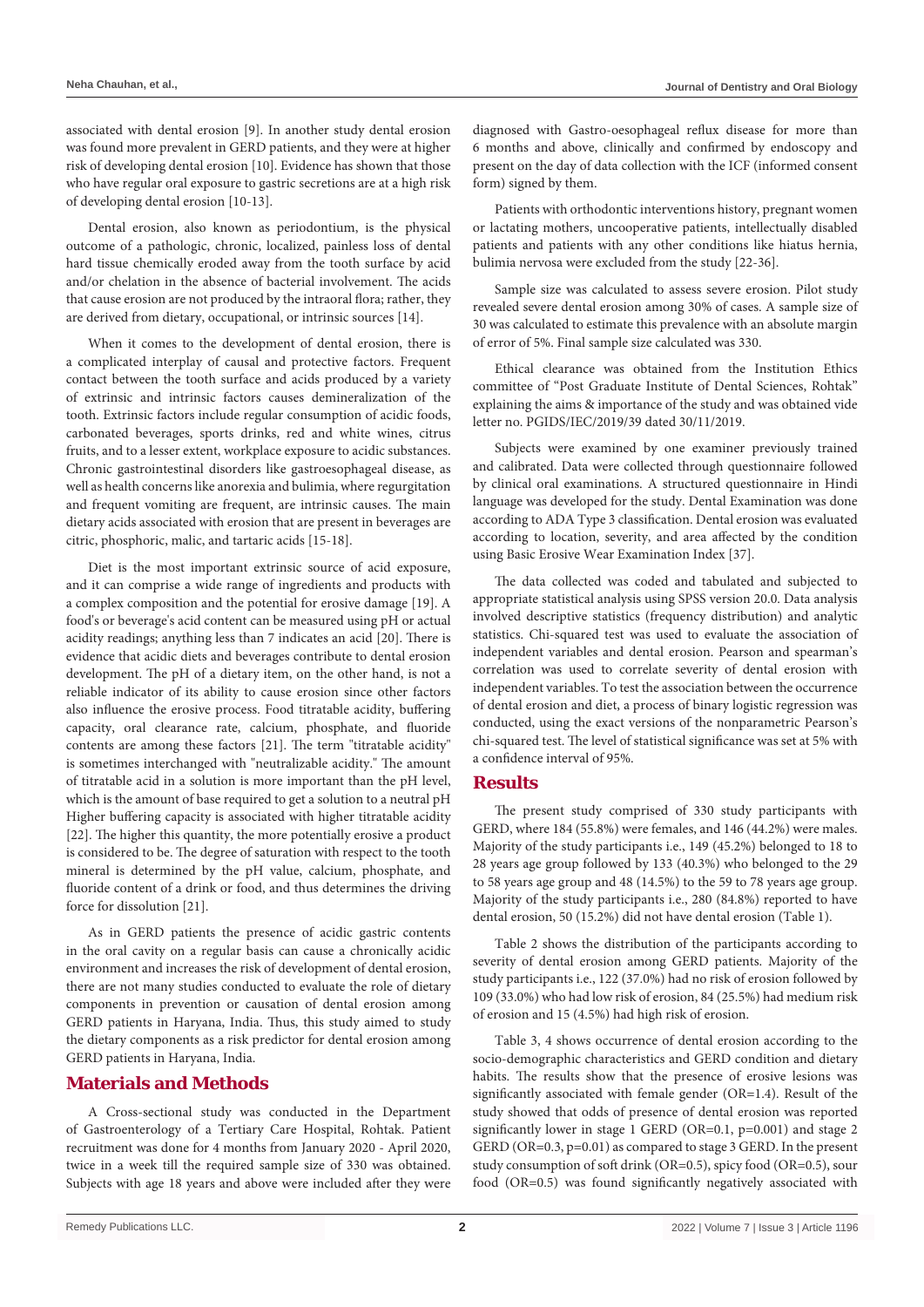Table 1: Distribution of the participants according to dental erosion among GERD patients.

| <b>Dental Erosion</b> | Frequency | Percentage |
|-----------------------|-----------|------------|
| Present               | 280       | 84.80%     |
| Absent                | 50        | 15.20%     |
| Total                 | 330       | 100.00%    |

**Table 2:** Distribution of the participants according to severity of dental erosion among GERD patients.

| Severity Of Dental Erosion | Frequency | Percentage |
|----------------------------|-----------|------------|
| No                         | 122       | 37.00%     |
| Low                        | 109       | 33.00%     |
| Medium                     | 84        | 25.50%     |
| High                       | 15        | 4.50%      |
| Total                      | 330       | 100.00%    |

#### presence of dental erosion.

Table 5 shows correlation of different independent variables with severity of dental erosion. Significant correlation of different independent variables like age ( $r=0.4$ ,  $p < 0.001$ ), and consumption of milk ( $r = -0.2$ ,  $p < 0.001$ ) was found with severity of dental erosion.

### **Discussion**

In the present study dental erosion was found among 84.8% of participants with GERD. In GERD patients the presence of acidic gastric contents in the oral cavity on a regular basis can cause a chronically acidic environment and increases the risk of development of dental erosion, there are not many studies conducted to evaluate the role of dietary components in prevention or causation of dental erosion among GERD patients in Haryana, India. Thus, this study aimed to study the dietary components as a risk predictor for dental erosion among GERD patients in Haryana, India.

 Similar to this study high prevalence i.e., 97.5% of dental erosion in GERD patients was found in a study done by Reddy VK et al. [23], they concluded that the acidic stomach content refluxed into the oral cavity can dissolve tooth structures and ultimately cause erosive tooth wear. In contrast to this study, low prevalence i.e., 60.8% of dental erosion among GERD patient was found in study done by Li W et al. [24], in their study the diagnosis of GERD was based on the participant's history of heartburn or reflux and/or endoscopy.

In this study majority i.e., (37.0%) study participants had no risk of erosion, followed by (33.0%) had low risk of erosion, (25.5%) had medium risk of erosion and (4.5%) had high risk of erosion. In a study done by Jacob et al. [25], in adults of 18 years and above, study participants with GERD conditions mainly showed low-level dental erosion and they concluded GERD to be the risk factors for dental erosion. This corroborated the findings of the present study, where majority of study participants showed no risk and low risk of erosion and GERD can be considered as a risk factor for dental erosion.

In the present study a significant association between severity of GERD and presence of dental erosion. Odds of presence of dental erosion was reported significantly lower in stage 1 GERD (OR=0.1, p=0.001) and stage 2 GERD (OR=0.3, p=0.01) as compared to stage 3 GERD. No significant correlation was reported between severity of dental erosion and stages of GERD. Our study agrees with results of previous researches by VK Reddy et al. [23], Holbrook et al. [26], Oginni et al. [27], they discovered a significant association between GERD diagnosis and presence of dental erosion. They concluded that the acidic stomach content refluxed into the oral cavity can dissolve tooth structures and ultimately cause erosive tooth wear. The findings of the present study supported that development of erosive tooth wear in patients with GERD not merely determined by the presence or absence of GERD, the duration and intensity of disease also plays an important role.

In the present study dental erosion was present more in those didn't have habit of consuming fruit juice, soft drinks, acidic food then those had habit of consuming these. In the present study consumption of soft drink (OR=0.5), spicy food (OR=0.5), sour food (OR=0.5) was found significantly negatively associated with presence of dental erosion. This study disagrees with the study done by Reddy VK et al. [23], in their study positive association was found between dietary habits such as consumption of carbonated drinks, fruits, and tea/coffee with dental erosion. They concluded that soft

**Table 3:** Occurrence of dental erosion according to the socio-demographic characteristics and GERD condition.

| <b>Characteristics</b> |                           | <b>Dental Erosion</b> |                          | Odds (95% CI)     |  |
|------------------------|---------------------------|-----------------------|--------------------------|-------------------|--|
|                        | <b>Absent</b><br>$(n=50)$ | Present<br>$(n=280)$  | p value for (Chi-Square) |                   |  |
| Age (Years)            |                           |                       |                          |                   |  |
| 18-28 Years            | 33 (66.0%)                | 116 (41.4%)           |                          | $\mathbf{1}$      |  |
| 29-58 Years            | 16 (32.0%)                | 117 (41.8%)           | < 0.001                  | $0.7(0.3-1.5)$    |  |
| 59-78 Years            | $1(2.0\%)$                | 47 (16.8%)            |                          | $0.18(0.08-4.2)$  |  |
| Gender*                |                           |                       |                          |                   |  |
| Male                   | 29 (58.8%)                | 117 (41.8%)           | 0.03                     | 1                 |  |
| Female                 | 21 (42.0%)                | 163 (58.2%)           |                          | $1.4*(0.8-2.4)$   |  |
| Location               |                           |                       |                          |                   |  |
| City                   | 18 (36.0%)                | 106 (37.9%)           | 0.18                     | 1                 |  |
| Village                | 32 (64.0%)                | 174 (62.1%)           |                          | $0.8(0.8-2.7)$    |  |
| Stages Of GERD*        |                           |                       |                          |                   |  |
| Stage 1                | 7 (14.0%)                 | 14 (5.0%)             |                          | $0.1* (0.04-0.4)$ |  |
| Stage 2                | 35 (70.0%)                | 156 (55.7%)           | < 0.001                  | $0.3*(0.1-0.7)$   |  |
| Stage 3                | $8(16.0\%)$               | 110 (39.3%)           |                          | 1                 |  |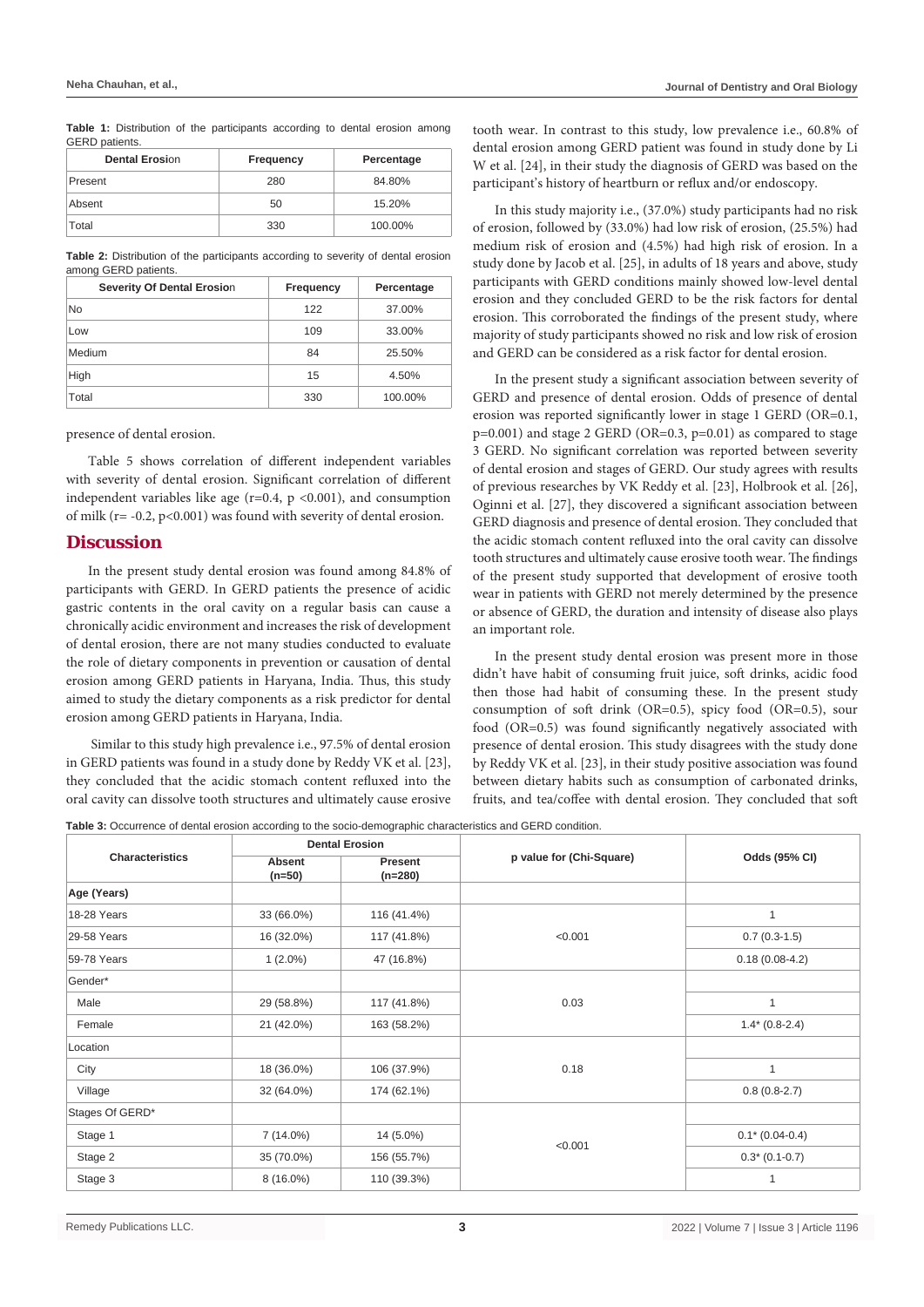**Table 4:** Occurrence of dental erosion according to the frequency of acidic and non-acidic drink consumption.

|                                | <b>Dental Erosion</b>     |                      |                          |                  |  |  |
|--------------------------------|---------------------------|----------------------|--------------------------|------------------|--|--|
| <b>Parameters</b>              | <b>Absent</b><br>$(n=50)$ | Present<br>$(n=280)$ | p-value for (Chi-Square) | Odds (95% CI)    |  |  |
| Food Habits: Fruit Juice (Yes) | 24 (48.0%)                | 133 (47.5%)          |                          | $0.9(0.5-1.7)$   |  |  |
| No                             | 26 (52.0%)                | 147 (52.5%)          | 0.835                    | $\mathbf{1}$     |  |  |
| Food Habits: Soft Drink (Yes)  | 28 (56.0%)                | 86 (30.7%)           |                          | $0.5* (0.3-0.9)$ |  |  |
| No                             | 22 (44.0%)                | 194 (69.3%)          | < 0.001                  | $\mathbf{1}$     |  |  |
| Food Habits: Acidic Food (Yes) | 40 (80.0%)                | 134 (47.9%)          |                          | $0.5*$ (0.2-0.9) |  |  |
| No                             | 10 (20.0%)                | 146 (52.1%)          | < 0.001                  | $\mathbf{1}$     |  |  |
| Food Habits: Milk (Yes)        | 41 (82.0%)                | 251 (89.6%)          |                          | $1.9(0.8-4.3)$   |  |  |
| No                             | $9(18.0\%)$               | 29 (10.4%)           | 0.119                    | 1                |  |  |
| Food Habits: Yoghurt (Yes)     | 42 (84.0%)                | 246 (87.9%)          |                          | $1.3(0.3-3.1)$   |  |  |
| No                             | $8(16.0\%)$               | 34 (12.1%)           | 0.451                    | $\mathbf{1}$     |  |  |
| <b>Frequency: Fruit Juice</b>  |                           |                      |                          |                  |  |  |
| Many Times A Day               | $1(2.0\%)$                | 2(0.7%)              |                          | $0.4(0.04-6.4)$  |  |  |
| Once A Day                     | $3(6.0\%)$                | 16 (5.7%)            |                          | $0.9(0.3-3.1)$   |  |  |
| 3-5 Times A Week               | $0(0.0\%)$                | $1(0.4\%)$           | 0.335                    | $1.8(0.04-3.2)$  |  |  |
| 1-2 Times A Week               | 13 (26.0%)                | 97 (34.6%)           |                          | $1.1(0.6-2.1)$   |  |  |
| Less Then Once A Week          | 7 (14.0%)                 | 17 (6.1%)            |                          | $0.5(0.2-1.4)$   |  |  |
| Never                          | 26 (52.0%)                | 147 (52.0%)          |                          | $\mathbf{1}$     |  |  |
| Frequency: Soft Drink          |                           |                      |                          |                  |  |  |
| Many Times A Day               | $0(0.0\%)$                | $0(0.0\%)$           |                          |                  |  |  |
| Once A Day                     | 6 (12.0%)                 | $6(2.1\%)$           |                          | $0.2(0.4-1.0)$   |  |  |
| 3-5 Times A Week               | $1(2.0\%)$                | $0(0.0\%)$           | < 0.001                  | $0.02(0.0-11.8)$ |  |  |
| 1-2 Times A Week               | 14 (28.0%)                | 51 (18.2%)           |                          | $0.6(0.3-1.2)$   |  |  |
| Less Then Once A Week          | $9(18.0\%)$               | 27 (9.6%)            |                          | $0.5(0.2-1.2)$   |  |  |
| Never                          | 22 (40.2%)                | 194 (69.3%)          |                          | $\mathbf{1}$     |  |  |
| Frequency: Acidic Food         |                           |                      |                          |                  |  |  |
| Many Times A Day               | $0(0.0\%)$                | 7(2.5%)              |                          | $1.2(0.1-13.2)$  |  |  |
| Once A Day                     | 6 (12.0%)                 | 4 (1.4%)             |                          | $0.1(0.03-0.5)$  |  |  |
| 3-5 Times A Week               | $3(6.0\%)$                | $4(1.4\%)$           | < 0.001                  | $0.2(0.03-0.4)$  |  |  |
| 1-2 Times A Week               | 24 (48.0%)                | 76 (27.1%)           |                          | $0.4(0.2-0.9)$   |  |  |
| Less Then Once A Week          | 7 (14.0%)                 | 43 (15.4%)           |                          | $0.7(0.3-1.6)$   |  |  |
| Never                          | 10 (20.0%)                | 146 (52.1%)          |                          |                  |  |  |
| <b>Frequency: Milk</b>         |                           |                      |                          |                  |  |  |
| Many Times A Day               | 5 (10.0%)                 | 26 (9.3%)            |                          | $0.6(0.14-2.5)$  |  |  |
| Once A Day                     | 35 (70.0%)                | 191 (68.2%)          |                          | $0.6(0.21-1.9)$  |  |  |
| 3-5 Times A Week               | $0(0.0\%)$                | $0(0.0\%)$           | 0.854                    |                  |  |  |
| 1-2 Times A Week               | 6 (12.0%)                 | 29 (10.4%)           |                          | $0.5(0.1-2.2)$   |  |  |
| Less Then Once A Week          | $0(0.0\%)$                | $0(0.0\%)$           |                          |                  |  |  |
| Never                          | $4(8.0\%)$                | 34 (12.1%)           |                          | $\mathbf{1}$     |  |  |
| Frequency: Yoghurt             |                           |                      |                          |                  |  |  |
| Many Times A Day               | $1(2.0\%)$                | 14 (5.0%)            |                          | $0.3(0.3-25.7)$  |  |  |
| Once A Day                     | 34 (68.0%)                | 180 (64.3%)          |                          | $0.8(0.4-2.5)$   |  |  |
| 3-5 Times A Week               | $0(0.0\%)$                | $0(0.0\%)$           | 0.891                    |                  |  |  |
| 1-2 Times A Week               | $0(0.0\%)$                | $9(3.2\%)$           |                          | $0.6(0.4-3.9)$   |  |  |
| Less Then Once A Week          | $0(0.0\%)$                | $0(0.0\%)$           |                          |                  |  |  |
| Never                          | 8 (16.0%)                 | 34 (11.9%)           |                          | $\mathbf{1}$     |  |  |

p values were based on chi-square test. \*p<0.05 considered significant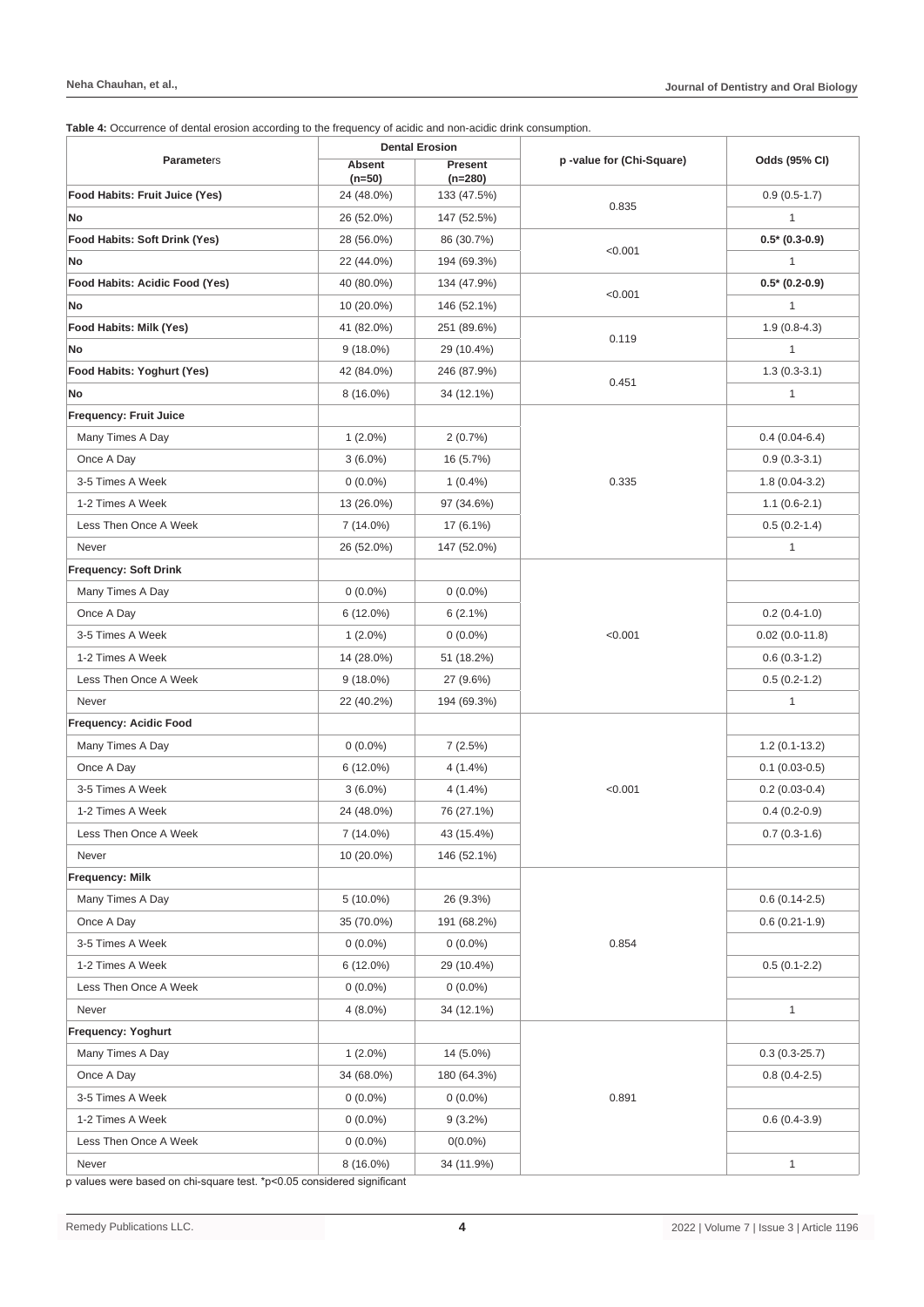|                              |  | Table 5: Correlation of different independent variables with severity of dental |  |  |  |
|------------------------------|--|---------------------------------------------------------------------------------|--|--|--|
| erosion among GERD patients. |  |                                                                                 |  |  |  |

|                          | r-       | p-value |
|--------------------------|----------|---------|
| Gender                   | $-0.017$ | 0.544   |
| Age (Years)              | .488*    | < 0.001 |
| Education                | $-0.259$ | 0.2     |
| Location                 | $-0.014$ | 0.8     |
| <b>Severity Of GERD</b>  | 0.002    | 0.097   |
| <b>Dietary Habits</b>    |          |         |
| <b>Fruit Juice</b>       | 0.139    | 0.07    |
| <b>Soft Drinks</b>       | 0.125    | 0.08    |
| Spicy Food               | 0.452    | 0.07    |
| Sour Food                | 0.465    | 0.06    |
| Alcohol                  | $-0.085$ | 1.22    |
| Milk                     | $-.202*$ | < 0.001 |
| Yoghurt                  | 0.069    | 0.208   |
| <b>Frequency of Diet</b> |          |         |
| Fruit Juice              | 0.195    | 0.09    |
| <b>Soft Drinks</b>       | 0.279    | 0.07    |
| Spicy Food               | 0.446    | 0.08    |
| Sour Food                | 0.458    | 0.09    |
| Alcohol                  | 0.028    | 0.614   |
| Milk                     | $-0.113$ | 0.4     |
| Yoghurt                  | 0.106    | 0.06    |

drinks, including carbonated beverages and fruit juices, are almost exclusively acidic (pH<4.0) and these beverages, when in contact with the tooth, will reduce the pH at the tooth surface to a level below the critical value of 5.5 for enamel demineralization. Erosion starts with enamel surface softening in the early stage, and enamel tissue loss develops progressively with continued erosive challenges. Softened enamel is susceptible to abrasive wear. In the present study presence of dental erosion was found negatively associated with the frequency of consumption of fruit juice, soft drinks, acidic food and no significant correlation was reported between the frequency of consumption of acidic food and drink and severity of dental erosion.

In a previous study dental erosion was more frequently reported to be associated with acidic drinks among adults when the consumption was high [28]. In study done by Manaf ZA et al. [29], no association was found between dental erosion and the frequency and amount of acidic foods and drinks consumed because the majority of participants reported low fruit juice and acidic food intake.

Pure fruit juice is often recommended as a healthy beverage; however it includes a lot of acid and has a low pH. Furthermore, because of its strong buffering capacities, it may cause a prolonged drop in oral pH, which can lead to dental erosion [30]. All carbonated drinks, including soda (even diet options), contain acids such as citric, phosphoric, and carbonic acids, which can rapidly dissolve tooth enamel. Energy drinks have pH levels of around 2.9 and included a significant amount of fermentable carbohydrates [30]. Because of their high buffering capacity, Owens determined that these energy drinks had a high erosive potential on teeth [31]. In addition, the high titratable acidity or the high buffering capacity of the soft drinks can resist pH changes induced by the salivary actions and precipitate a

prolonged period of oral acidity [32]. In study done by Lussi A et al. [33], dental erosion was found associated with four or more servings of acidic products per day. Enamel, despite its high mineral content, can be eroded if it is exposed to acid for an extended period of time or on a frequent basis [30,35,36]. In the present study majority of study participants had reported to consume acidic food and drinks less frequently than four times per day, also carbohydrates in liquid form do not normally stay in the mouth for long, only when teeth are exposed to sugary drinks constantly, bacteria developed by acids that stay in the oral cavity for prolonged periods of time, producing dental caries and erosion [37], this could explain the consumption of soft drinks and acidic food being not a risk factor for directly causing dental erosion and also not increasing the severity of dental erosion in this study.

In the present study majority of the participants reported to have habit of frequent consumption of milk and yoghurt, dental erosion was present more in those had habit of consuming milk and yoghurt then those hadn't habit of consuming these. In this study no significant association found between frequency of consumption of milk and yoghurt and presence of dental erosion. Our study agrees with study done by Aguiar YPC et al. [34], in which no significant difference found between frequency of consumption of milk and yoghurt and presence of dental erosion. They concluded that individual modifying factors such as saliva's protective contribution *via* flow rate and buffering ability, as well as the extrinsic and intrinsic multifactorial characteristics of acids involved in the etiology of dental erosion, may explain the lack of association between diet and the occurrence of dental erosion observed in their study. In the present study majority of study participants with habit of drinking milk many times a day had had no risk of erosion i.e., 38.7% followed by 35.5% had low risk of erosion and 0.0% had high risk of erosion. Risk of dental erosion was found decreased significantly with increase in frequency of consumption of milk (p=0.01). Significant negative correlation was found between frequency of consumption of milk and risk of dental erosion ( $r = -0.1$ ,  $p=0.001$ ), which disagrees with study done by Manaf ZA et al. [29], they found out the association between the risk of having dental erosion and milk consumption was not significant when other confounding factors were taken into account. This may be because milk consumption was low among their participants. In the present study we found that frequency of consumption of milk is a protective factor and prevent dental erosion from getting severe. Milk, due to its high calcium content, has been shown in laboratory studies to protect teeth from erosion. Foods' high in calcium and phosphate may help to prevent dental enamel from erosion. Calcium is important for dental health since it aids in the mineral composition of teeth during the demineralization and remineralization processes, which are dependent on dietary factors, pH, and the oral environment [22,35,36]. The frequent consumption of milk could be considered as a substitute way in diet behavior to prevent dental erosion [36].

The present study found no significant correlation between consumption of yogurt and risk of dental erosion, this could be explained according to findings of previous studies, when an acidic liquid comes into contact with a tooth's surface, the pH drops rapidly, but gradually rises over the next 20 min to 30 min (recovery phase) due to neutralization and clearance of the acidic solution by normal salivary flow. If enough saliva (containing calcium and phosphate) is available at this period, the mineral content that has been dissolved is restored. During this time, further exposure to the acidic solution induces a rapid drop in pH, extending the overall period of tooth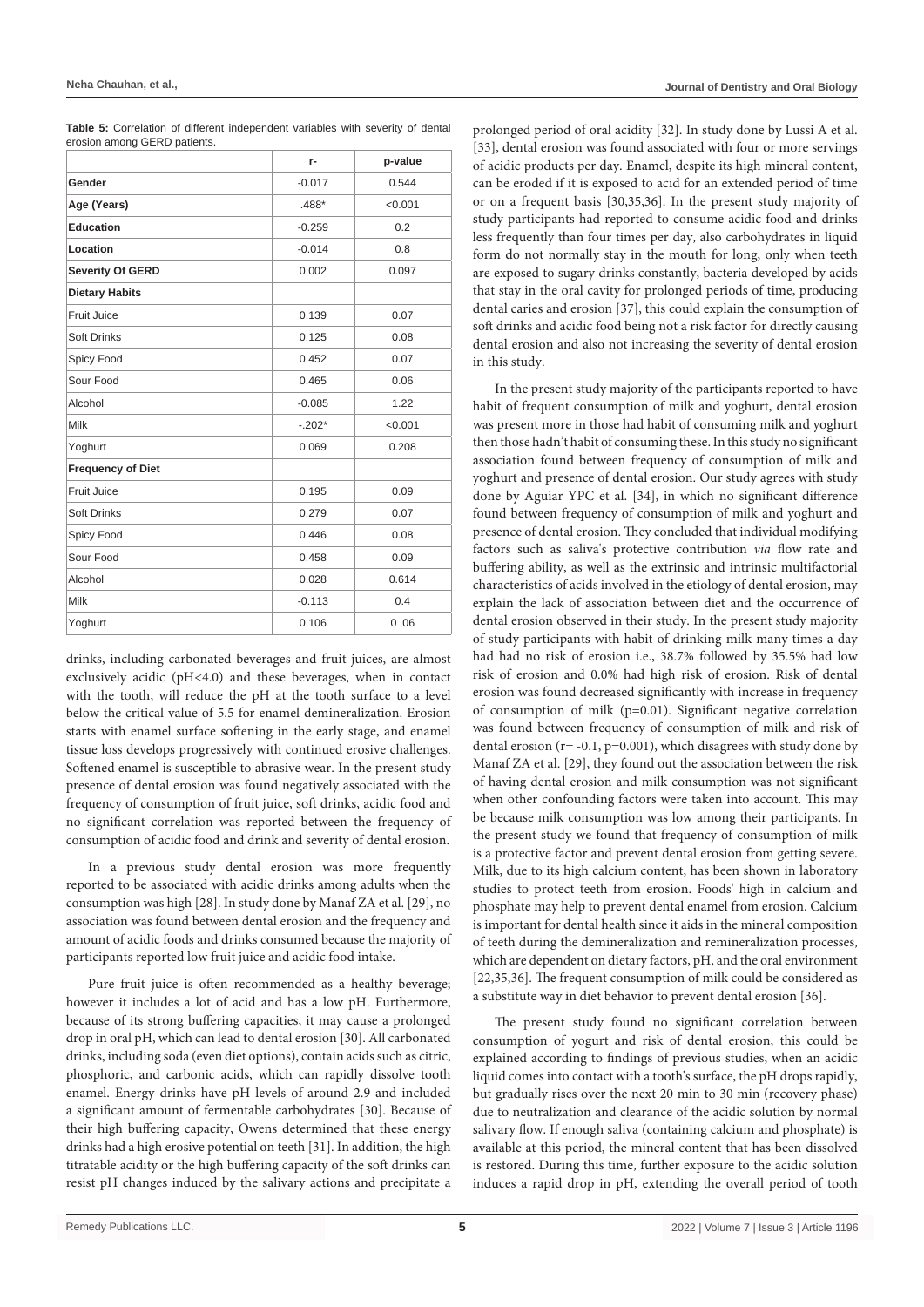surface demineralization. The presence of calcium, phosphate, and fluoride has a protective effect; for example, yoghurt has a low pH of 3.8 but no erosive potential due to its high calcium and phosphate content [36,38].

### **Conclusion**

Dental erosion presence was found negatively associated with fruit juice, soft drink, and sour and spicy food consumption. Dental erosion presence was not found associated with frequency of acidic food and drinks. However significant negative correlation had been observed between the severity of dental erosion and frequency of milk consumption. Severity of dental erosion found to be decreased with increase in milk consumption frequency. Which shown that milk was playing protective role in preventing teeth by decreasing dental erosion severity. The frequent consumption of milk could be considered as a substitute way in dietary behavior to prevent dental erosion. Also raising public knowledge about dental erosion and its correlation to GERD and dietary habits is essential.

#### **References**

- 1. [Katz PO, Gerson LB, Vela MF. Guidelines for the diagnosis and](https://pubmed.ncbi.nlm.nih.gov/23419381/)  [management of gastroesophageal reflux disease. Am J Gastroenterol.](https://pubmed.ncbi.nlm.nih.gov/23419381/)  [2013;108\(3\):308-28.](https://pubmed.ncbi.nlm.nih.gov/23419381/)
- 2. [Heidelbaugh JJ, Gill AS, Harrison RV, Nostrant TT. Atypical presentations](https://pubmed.ncbi.nlm.nih.gov/18756656/)  [of gastroesophageal reflux disease. Am Fam Physician. 2008;78\(4\):483-8.](https://pubmed.ncbi.nlm.nih.gov/18756656/)
- 3. [Dent J. Epidemiology of gastro-oesophageal reflux disease: A systematic](https://pubmed.ncbi.nlm.nih.gov/15831922/)  [review. Gut. 2005;54\(5\):710-7.](https://pubmed.ncbi.nlm.nih.gov/15831922/)
- 4. Cheung TK, Wong BCY, Lam SK. Gastro-oesophageal reflux disease in Asia. 2008;8.
- 5. [Bhatia SJ, Reddy DN, Ghoshal UC, Jayanthi V, Abraham P, Choudhuri G,](https://pubmed.ncbi.nlm.nih.gov/21792655/)  [et al. Epidemiology and symptom profile of gastroesophageal reflux in the](https://pubmed.ncbi.nlm.nih.gov/21792655/)  [Indian population: Report of the Indian Society of Gastroenterology Task](https://pubmed.ncbi.nlm.nih.gov/21792655/)  [Force. Indian J Gastroenterol. 2011;30\(3\):118-27.](https://pubmed.ncbi.nlm.nih.gov/21792655/)
- 6. [Wong B, Kinoshita Y. Systematic review on epidemiology of](https://pubmed.ncbi.nlm.nih.gov/16616342/)  [gastroesophageal reflux disease in Asia. Clin Gastroenterol Hepatol.](https://pubmed.ncbi.nlm.nih.gov/16616342/)  [2006;4\(4\):398-407.](https://pubmed.ncbi.nlm.nih.gov/16616342/)
- 7. [Bhatia SJ, Makharia GK, Abraham P, Bhat N, Kumar A, Reddy DN, et](https://pubmed.ncbi.nlm.nih.gov/31802441/)  [al. Indian consensus on gastroesophageal reflux disease in adults: A](https://pubmed.ncbi.nlm.nih.gov/31802441/)  [position statement of the Indian Society of Gastroenterology. Indian J](https://pubmed.ncbi.nlm.nih.gov/31802441/)  [Gastroenterol. 2019;38\(5\):411-40.](https://pubmed.ncbi.nlm.nih.gov/31802441/)
- 8. [Lazarchik DA, Filler SJ. Effects of gastroesophageal reflux on the oral](https://pubmed.ncbi.nlm.nih.gov/9422634/)  [cavity. Am J Med. 1997;103\(5A\):107S-113S.](https://pubmed.ncbi.nlm.nih.gov/9422634/)
- 9. [Marsicano JA, de Moura-Grec PG, Bonato RCS, Sales-Peres M de C,](https://pubmed.ncbi.nlm.nih.gov/23111415/)  [Sales-Peres A, Sales-Peres SH de C. Gastroesophageal reflux, dental](https://pubmed.ncbi.nlm.nih.gov/23111415/)  [erosion, and halitosis in epidemiological surveys: a systematic review. Eur](https://pubmed.ncbi.nlm.nih.gov/23111415/)  [J Gastroenterol Hepatol. 2013;25\(2\):135-41.](https://pubmed.ncbi.nlm.nih.gov/23111415/)
- 10. [Cengiz S, Cengiz Mİ, Saraç YŞ. Dental erosion caused by gastroesophageal](https://www.ncbi.nlm.nih.gov/pmc/articles/PMC2740145/)  [reflux disease: A case report. Cases J. 2009;2\(1\):8018.](https://www.ncbi.nlm.nih.gov/pmc/articles/PMC2740145/)
- 11. [Alavi G, Alavi AA, Saberfiroozi M, Sarbazi AH, Motamedi M, Hamedani](https://pubmed.ncbi.nlm.nih.gov/24738088/)  [Sh. Dental erosion in patients with Gastroesophageal Reflux Disease](https://pubmed.ncbi.nlm.nih.gov/24738088/)  [\(GERD\) in a sample of patients referred to the Motahari clinic, Shiraz,](https://pubmed.ncbi.nlm.nih.gov/24738088/)  [Iran. J Dent \(Shiraz\). 2014;15\(1\):33-8.](https://pubmed.ncbi.nlm.nih.gov/24738088/)
- 12. [Ranjitkar S, Smales RJ, Kaidonis JA. Oral manifestations of](https://pubmed.ncbi.nlm.nih.gov/22004279/)  [gastroesophageal reflux disease: Dental erosion and GERD. J Gastroenterol](https://pubmed.ncbi.nlm.nih.gov/22004279/)  [Hepatol. 2012;27\(1\):21-7.](https://pubmed.ncbi.nlm.nih.gov/22004279/)
- 13. [Bartlett DW, Evans DF, Smith BGN. The relationship between](https://pubmed.ncbi.nlm.nih.gov/8736440/)  [gastro-oesophageal reflux disease and dental erosion. J Oral Rehabil.](https://pubmed.ncbi.nlm.nih.gov/8736440/)  [1996;23\(5\):289-97.](https://pubmed.ncbi.nlm.nih.gov/8736440/)
- 14. [Meurman JH, Gate JM. Pathogenesis and modifying factors of dental](https://pubmed.ncbi.nlm.nih.gov/8804887/)  [erosion. Eur J Oral Sci. 1996;104\(2\):199-206.](https://pubmed.ncbi.nlm.nih.gov/8804887/)
- 15. [Milosevic A, Bardsley PF, Taylor S. Epidemiological studies of tooth wear](https://pubmed.ncbi.nlm.nih.gov/15475904/)  [and dental erosion in 14-year old children in North West England. Part 2:](https://pubmed.ncbi.nlm.nih.gov/15475904/)  [The association of diet and habits. Br Dent J. 2004;197\(7\):413-6;399.](https://pubmed.ncbi.nlm.nih.gov/15475904/)
- 16. [Ehlen LA, Marshall TA, Qian F, Wefel JS, Warren JJ. Acidic beverages](https://pubmed.ncbi.nlm.nih.gov/19083423/)  increase the risk of *in vitro* [tooth erosion. Nutr Res. 2008;28\(5\):299-03.](https://pubmed.ncbi.nlm.nih.gov/19083423/)
- 17. [Milani DC, Rauber BF, Fornari F. Gastroesophageal reflux disease and](http://medcraveonline.com/GHOA/GHOA-07-00249.pdf)  [dental erosions - A mini review. Gastroenterol Hepatol Open Access.](http://medcraveonline.com/GHOA/GHOA-07-00249.pdf)  [2017;7\(5\):00249.](http://medcraveonline.com/GHOA/GHOA-07-00249.pdf)
- 18. [Al-Majed I, Maguire A, Murray JJ. Risk factors for dental erosion in 5-6](https://pubmed.ncbi.nlm.nih.gov/11918574/)  [year old and 12-14 year old boys in Saudi Arabia: Risk factors for dental](https://pubmed.ncbi.nlm.nih.gov/11918574/)  [erosion in boys in Saudi Arabia. Community Dent Oral Epidemiol.](https://pubmed.ncbi.nlm.nih.gov/11918574/)  [2002;30\(1\):38-46.](https://pubmed.ncbi.nlm.nih.gov/11918574/)
- 19. [Moynihan PJ. The role of diet and nutrition in the etiology and prevention](https://www.ncbi.nlm.nih.gov/pmc/articles/PMC2626331/)  [of oral diseases. Bull World Health Organ. 2005;83\(9\):694-9.](https://www.ncbi.nlm.nih.gov/pmc/articles/PMC2626331/)
- 20. [Seow W, Thong K. Erosive effects of common beverages on extracted](https://pubmed.ncbi.nlm.nih.gov/16238215/)  [premolar teeth. Aust Dent J. 2005;50\(3\):173-8.](https://pubmed.ncbi.nlm.nih.gov/16238215/)
- 21. [Kaltenbach T, Crockett S, Gerson LB. Are lifestyle measures effective](https://pubmed.ncbi.nlm.nih.gov/16682569/)  [in patients with gastroesophageal reflux disease? An evidence-based](https://pubmed.ncbi.nlm.nih.gov/16682569/)  [approach. Arch Intern Med. 2006;166\(9\):965-71.](https://pubmed.ncbi.nlm.nih.gov/16682569/)
- 22. [Lussi A, Jaeggi T, Zero D. The role of diet in the aetiology of dental erosion.](https://pubmed.ncbi.nlm.nih.gov/14685022/)  [Caries Res. 2004;38:34-44.](https://pubmed.ncbi.nlm.nih.gov/14685022/)
- 23. Reddy VK, Poddar P, Mohammad S, Saha S. Association between dental erosion and possible risk factors: A hospital-based study in gastroesophageal reflux disease patients. J Indian Assoc Public Health Dent. 2016;14:154-9
- 24. [Li W, Liu J, Chen S, Wang Y, Zhang Z. Prevalence of dental erosion among](https://pubmed.ncbi.nlm.nih.gov/27616724/)  [people with gastroesophageal reflux disease in China. J Prosthet Dent.](https://pubmed.ncbi.nlm.nih.gov/27616724/)  [2017;117\(1\):48-54.](https://pubmed.ncbi.nlm.nih.gov/27616724/)
- 25. [Jacob S, Babu A, Latha SS, Glorine SJV, Surendran L, Gopinathan AS.](https://www.ncbi.nlm.nih.gov/pmc/articles/PMC6905309/)  [Independent variables of dental erosion among tertiary care hospital](https://www.ncbi.nlm.nih.gov/pmc/articles/PMC6905309/)  [patients of a developing country. J Int Soc Prev Community Dent.](https://www.ncbi.nlm.nih.gov/pmc/articles/PMC6905309/)  [2019;9\(6\): 612-8.](https://www.ncbi.nlm.nih.gov/pmc/articles/PMC6905309/)
- 26. [Holbrook WP, Árnadóttir IB, Hlöðversson SÖ, Arnarsdóttir E, Jónsson](https://pubmed.ncbi.nlm.nih.gov/24306679/)  [SH, Sæmundsson SR. The Basic Erosive Wear Examination \(BEWE\)](https://pubmed.ncbi.nlm.nih.gov/24306679/)  [applied retrospectively to two studies. Clin Oral Investig. 2014;18\(6\):1625-](https://pubmed.ncbi.nlm.nih.gov/24306679/) [9.](https://pubmed.ncbi.nlm.nih.gov/24306679/)
- 27. [Oginni AO, Agbakwuru EA, Ndububa DA. The prevalence of dental](https://pubmed.ncbi.nlm.nih.gov/15740613/)  [erosion in Nigerian patients with gastro-oesophageal reflux disease. BMC](https://pubmed.ncbi.nlm.nih.gov/15740613/)  [Oral Health. 2005;5\(1\):1.](https://pubmed.ncbi.nlm.nih.gov/15740613/)
- 28. [Luo Y, Zeng XJ, Du MQ, Bedi R. The prevalence of dental erosion in](https://pubmed.ncbi.nlm.nih.gov/15683892/)  [preschool children in China. J Dent. 2005;33\(2\):115-21.](https://pubmed.ncbi.nlm.nih.gov/15683892/)
- 29. [Manaf ZA, Lee MT, Ali NH, Samynathan S, Jie YP, Ismail NH, et al.](https://pubmed.ncbi.nlm.nih.gov/22973138/)  [Relationship between food habits and tooth erosion occurrence in](https://pubmed.ncbi.nlm.nih.gov/22973138/)  [Malaysian University students. Malays J Med Sci. 2012;19\(2\):56-66.](https://pubmed.ncbi.nlm.nih.gov/22973138/)
- 30. Elmarakby AM, Saber M, Alammary AT, Gad NA-A. Surface hardness assessment of tooth Substrates and Different Esthetic Restorative Materials after Immersion in Different Acidic media. Inter J Dent Oral Health. 2018;4(11):7.
- 31. [Waterhouse PJ, Auad SM, Nunn JH, Steen IN, Moynihan PJ. Diet and](https://pubmed.ncbi.nlm.nih.gov/18445002/)  [dental erosion in young people in south-east Brazil. Int J Paediatr Dent.](https://pubmed.ncbi.nlm.nih.gov/18445002/)  [2008;18\(5\):353-60.](https://pubmed.ncbi.nlm.nih.gov/18445002/)
- 32. [Dugmore CR, Rock WP. A multifactorial analysis of factors associated](https://pubmed.ncbi.nlm.nih.gov/15017418/)  [with dental erosion. Br Dent J. 2004;196\(5\):283-6.](https://pubmed.ncbi.nlm.nih.gov/15017418/)
- 33. [Lussi A, Jaeggi T. Erosion—diagnosis and risk factors. Clin Oral Investig.](https://pubmed.ncbi.nlm.nih.gov/18228059/)  [2008;S5-13.](https://pubmed.ncbi.nlm.nih.gov/18228059/)